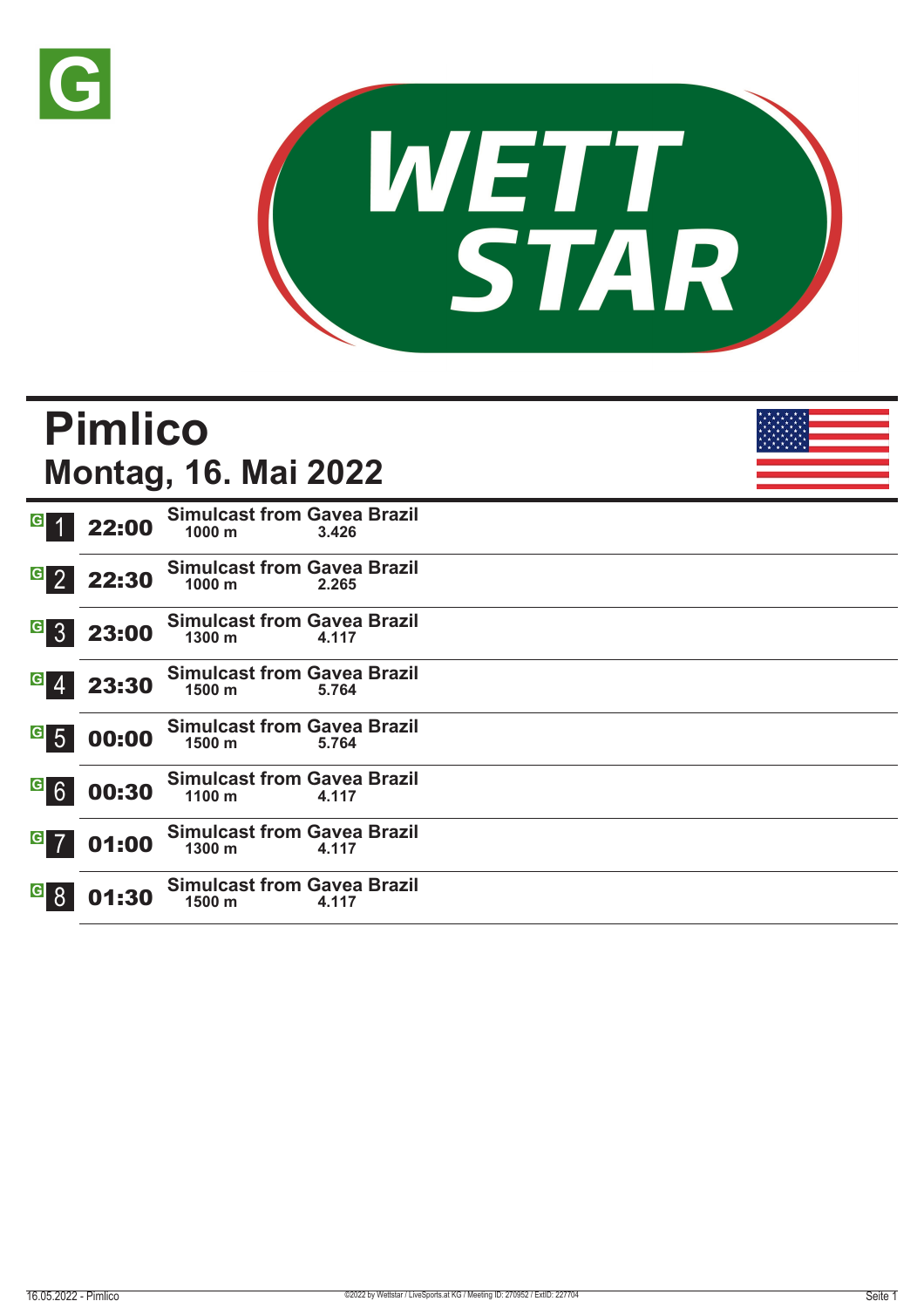| 16.05.2022 - Pimlico<br>Rennen#14                                                                                                                                                                                                                                                                                         |                                                                                                                                                                                                             |                                                                                                                                                                   |                                                                                                                                                                             |                                                                                                |                                                                                                                                                                       | Seite 2                                                                                                                                                  |                                                                                                                                                                                         |                                                                                                            |
|---------------------------------------------------------------------------------------------------------------------------------------------------------------------------------------------------------------------------------------------------------------------------------------------------------------------------|-------------------------------------------------------------------------------------------------------------------------------------------------------------------------------------------------------------|-------------------------------------------------------------------------------------------------------------------------------------------------------------------|-----------------------------------------------------------------------------------------------------------------------------------------------------------------------------|------------------------------------------------------------------------------------------------|-----------------------------------------------------------------------------------------------------------------------------------------------------------------------|----------------------------------------------------------------------------------------------------------------------------------------------------------|-----------------------------------------------------------------------------------------------------------------------------------------------------------------------------------------|------------------------------------------------------------------------------------------------------------|
| <b>WANN STARTET IHR PFERD</b>                                                                                                                                                                                                                                                                                             |                                                                                                                                                                                                             |                                                                                                                                                                   |                                                                                                                                                                             |                                                                                                |                                                                                                                                                                       |                                                                                                                                                          |                                                                                                                                                                                         |                                                                                                            |
| Alpha Chrome<br>3<br>Aquarius<br>Awesome Billion<br>6<br>8<br>Aznavour<br>$\overline{7}$<br>Becassine<br><b>Bob Will</b><br>Bonecao Do Posto<br>5<br>Caribbean Princess<br>$\overline{2}$<br>Da-Lhe Sabrina<br>$\overline{4}$<br>Dark Blue<br>$\overline{2}$<br>Deviled Zip<br>$\overline{7}$<br>Dimarie<br>5<br>Don Fefa | Ecout Moi<br>Eivissa<br>Esquadrao Campeao<br>Everest Do Spa<br>Gaia Prateada<br>Gipsy Song<br>Golden Bryan<br>Hanna Bryan<br>Indio Sureno<br>Intuito Campeao<br>Ja Faz Um Tempo<br>Jack Tigre<br>Jade Power | 6<br>8<br>5<br>3<br>6<br>7<br>$\overline{2}$<br>8<br>8<br>8<br>4<br>6                                                                                             | Jasmine<br>John Bull<br>Joia Negra<br>Juizo Certo<br>Jungle Boy<br>Justice Sand<br>La Linda<br>La Marianne<br>Leste<br><b>Light White</b><br>Limone<br>Lotus<br>Luxury Item | 7<br>8<br>7<br>4<br>8<br>6<br>2<br>$\overline{1}$<br>5<br>4<br>3<br>5<br>5                     | Medshow<br>Merli<br>Mima Pa<br>Nobu Soul<br>Nova Zelandia<br>Obernai<br>Ogro Da Gavea<br>Olympic Laos<br>Orgulho<br>Oscarito<br>Palavra Cantada<br>Pankhuri<br>Pavani | 3<br>4<br>2<br>4<br>8<br>6<br>3<br>6<br>8<br>2<br>$\overline{7}$                                                                                         | Pecadora<br><b>Personal Trainer</b><br>Picabia<br>Poetry In Motion<br>Puro Ouro<br>Pushpa<br>Quantify<br>Quanto Bella<br>Rumoroso<br>Santantonio<br>Serket<br>Sikra<br>To Sir With Love | $\overline{2}$<br>$\overline{4}$<br>8<br>6<br>$\overline{c}$<br>$\overline{2}$<br>3<br>3<br>$\overline{4}$ |
| <b>WANN STARTET IHR JOCKEY / FAHRER</b>                                                                                                                                                                                                                                                                                   |                                                                                                                                                                                                             |                                                                                                                                                                   |                                                                                                                                                                             |                                                                                                |                                                                                                                                                                       |                                                                                                                                                          |                                                                                                                                                                                         |                                                                                                            |
| Acedenir Gulart<br>Alexandre Correia Da Silva<br><b>Bruno Viana Queiroz</b><br>Claudinei Brum De Farias<br>Henderson Dos Santos Ferna 1,2,4,6,8<br>Leandro Henrique Espindola<br>Matheus Aguiar<br>Victoria Dias Mota<br><b>Wesley Matheus Cardoso</b><br><b>WANN STARTET IHR TRAINER</b>                                 | 7<br>$\overline{2}$<br>2,4,7,8<br>3,4,5,8<br>3,4,5,6,7,8<br>3<br>4,5<br>1,3,6,7,8                                                                                                                           | Adilton Fagner Da Silva<br>Anderson Alves De Paiva<br>Carlos Erieltun Franca<br>Edson Ferreira<br>Jean Pierre Leite<br>Maikon Mesquita<br>Wilkley De Assis Xavier | Nelson Alexandre Dos Santos 6<br>Waldomiro De Souza Blandi                                                                                                                  | 8<br>$\overline{2}$<br>7<br>6<br>3<br>4.5<br>2,5,7,8<br>2,5,7,8                                | Carlos Lavor                                                                                                                                                          | Alexandre Araujo Duarte<br>Breno Goncalves De Melo<br>Eduardo De Paula Neves<br>Jorge Antonio Ricardo<br>Valdinei Rocha Gil<br>Wallison De Assis Pereira | 6<br>$\overline{2}$<br>3,4<br>1,2,3,7<br>1,2,5,7,8<br>Marcelo De Chaves Goncalve 1,2,6,8<br>1,4,5,7,8<br>6                                                                              |                                                                                                            |
| Alvaro Emigdio Castillo<br>Christiano Florisbal Oliveira                                                                                                                                                                                                                                                                  | 4,6<br>C. Morgado Neto<br>$\overline{7}$<br>2.6                                                                                                                                                             | Claudio Peixoto De Almeida                                                                                                                                        | 1,8<br>3<br>8                                                                                                                                                               | Carlos De Souza Rodriques<br>Dendico Tosta Garcia Jr.<br>Gesuisinho De Souza Almeid            | 6<br>6.8<br>$\overline{1}$                                                                                                                                            |                                                                                                                                                          | Cesar Gustavo Netto<br>Dulcino Guignoni<br>Igor Do Canto Botelho                                                                                                                        | 4,5,8<br>$\overline{2}$                                                                                    |
| Edson Celento Dos Reis<br>Ildefonso Coelho De Souza<br>Joelson Da Silva Pessanha<br>Leandro De Sousa Guignoni<br>Marcio Da Silva Rocha<br>Orlando Martins Fernandes Jr<br>Venancio Nahid                                                                                                                                  | <b>Fabricio Borges</b><br>5<br>3<br>4.5<br>Lucio De Fatima Vaz<br>$\overline{2}$<br>7<br>3.4<br>Victor Paim                                                                                                 | Ivan Edmilson Jeronimo<br>Jorge Alexandre Borioni<br>Marcus Aurelio Botelho<br>Renan Peixoto Marques                                                              | $\overline{7}$<br>4,5<br>6,7,8<br>3.7<br>2<br>5                                                                                                                             | Luis Esteves<br>Mauricio Fontoura Chaves<br>Roberto Luiz Morgado, Jr.<br>Vitor De Souza Lahass | Jaime Moniz Neto Barreto Ara 1.7<br>Jose Antonio Dos Santos Lop 1,2<br>2,4,5,7,8<br>$\overline{2}$<br>1,3,6,8                                                         |                                                                                                                                                          | Jairo Da Silva Borges<br>Julio Cezar Castro Sampaio<br>Marcello Borioni<br>Noe Roberto Vieira Dos Sant 3<br>Teofilo Garcia De Oliveira                                                  | 2,6<br>4,5,6<br>8                                                                                          |

 $\overline{a}$ 

 $\overline{a}$ 

 $\overline{a}$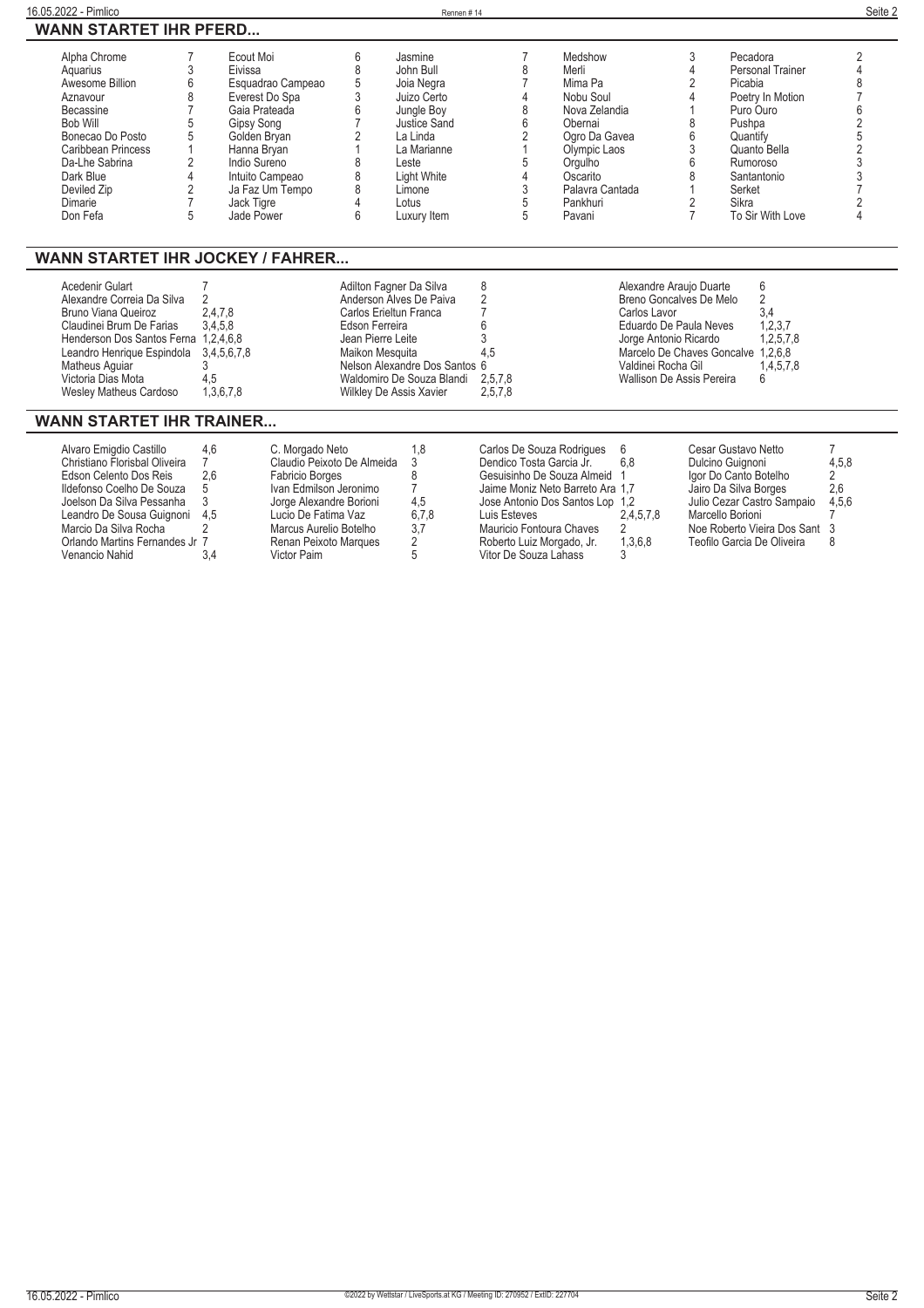### **16.05.2022 - Pimlico** Rennen # 1 **Seite 3 Simulcast from Gavea Brazil**

**Rennpreis: 3.426**

**1000 m 3.426 Flach**

**22:00**

**SIMULCAST from Gavea, Brazil Race #1. To Wager Please ask for Pimlico Race #1. Allowance, Fillies, 5 yo, Dist. 1000 meters.** 

| 1000                    |                                                                                       |           |                         |      |                          |                                              |
|-------------------------|---------------------------------------------------------------------------------------|-----------|-------------------------|------|--------------------------|----------------------------------------------|
|                         | Nova Zelandia                                                                         |           |                         |      |                          |                                              |
| 1                       | 5j. rotbraun S [BR] (Forestry - Renania)                                              | 17.04 Gva | 1                       | 1000 | .6 Wesley Silva Cardoso  | Nova Zelandia, Quismara (BRZ), Nostra Ca     |
|                         | Trainer: Roberto Luiz Morgado, Jr.                                                    | 22.03 Gva | $\overline{\mathbf{2}}$ | 1000 | 4.6 Wesley Silva Cardoso | Azipivel, Nova Zelandia (BRZ), Hi People (   |
| 58.10                   | Besitzer: Bet Gold Stud                                                               | 04.03 Tar | 6                       | 1300 | 6,6 Leandro Henrique     | Taxfree, Infinitivo (BRZ), Campellano (BRZ)  |
|                         |                                                                                       | 13.07 Gva | 8                       | 1300 | 2.5 Leandro Henrique     | Hanna Bryan, Insignia Da Luz (BRZ), Tamir    |
| Box: 1<br>ML: 7,0       | <b>Wesley Matheus Cardoso</b>                                                         | 27.12 Cid | 7                       | 1900 | 18,2 M. Platini          | Prada, Tranca De Biriqui (BRZ), Trama De     |
|                         | <b>Zurs</b>                                                                           |           |                         |      |                          |                                              |
| $\overline{\mathbf{2}}$ | 5j. kastanie S [BR] (Agnes Gold - Buena Giust                                         | 01.05 Gva | 5                       | 1600 | 13.3 Valdinei Gil        | La Louviere, Hang Loose (BRZ), Allister (B   |
|                         | Trainer: C. Morgado Neto                                                              | 05.12 Gva | 1                       | 1400 | 1,5 Jorge Ricardo        | Zurs, Olympic Nati (BRZ), Hanna Bryan (B     |
| 58.10                   | Besitzer: Fazenda Mondesir                                                            | 09.11 Gva | 3                       | 1300 | 10,9 Jorge Ricardo       | Allister, Hanna Bryan (BRZ), Zurs (BRZ)      |
|                         |                                                                                       | 11.10 Gva | 6                       | 1300 | ,9 Jorge Ricardo         | Clijsters, Halaspucha (BRZ), Juma Marrua (   |
| Box: 2<br>ML: 16,0      | Valdinei Rocha Gil                                                                    | 27.06 Gva | 1                       | 1300 | 2.4 Jorge Ricardo        | Zurs, Halaspucha (BRZ), Wanna Be Queen       |
|                         |                                                                                       |           |                         |      |                          |                                              |
| 3                       | <b>Caribbean Princess</b><br>5j. rotbraun S [BR] (Agnes Gold - Charm Di Ra            | 17.04 Gva | 4                       | 1000 | 7.5 Wesley Silva Cardoso | Augustine Cherie, Hanna Bryan (BRZ), La      |
|                         | Trainer: Roberto Luiz Morgado, Jr.                                                    | 20.03 Gva | 6                       | 1000 | 14.3 Victoria Mota       | Onboard, Kaethe (BRZ), La Marianne (BRZ      |
| 58.10                   | Besitzer: Stud Fish Storm                                                             | 06.02 Gva | 1                       | 1300 | 5.2 Victoria Mota        | Caribbean Princess, Outlet (BRZ), On The     |
|                         |                                                                                       | 12.12 Gva | 7                       | 1300 | 11,4 Wallison Pereira    | Joatinga, Halaspucha (BRZ), Kaethe (BRZ)     |
| Box: 3<br>ML: 21,0      | <b>Eduardo De Paula Neves</b>                                                         | 16.11 Gva | 1                       | 1300 | .9 Marcelo Goncalves     | Caribbean Princess, Outlet (BRZ), It's A Rai |
|                         |                                                                                       |           |                         |      |                          |                                              |
|                         | La Marianne                                                                           | 17.04 Gva |                         |      |                          |                                              |
| 4                       | 5j. rotbraun S [BR] (Gloria De Campeao - Aug<br>Trainer: Jaime Moniz Neto Barreto Ara |           | 3                       | 1000 | 1,4 Jorge Ricardo        | Augustine Cherie, Hanna Bryan (BRZ), La      |
| 58.10                   | Besitzer: Haras Ita-Kunha                                                             | 20.03 Gva | 3                       | 1000 | 1.0 Jorge Ricardo        | Onboard, Kaethe (BRZ), La Marianne (BRZ      |
|                         |                                                                                       | 24.01 Gva | 3                       | 1000 | .8 Jorge Ricardo         | Onboard, Ideia Campea (BRZ), La Mariann      |
| Box: 4                  | Jorge Antonio Ricardo                                                                 | 20.12 Gva | 3                       | 1000 | .9 Jorge Ricardo         | Roupa Nova, Nanda Do Iguassu (BRZ), La       |
| ML: 5.0                 |                                                                                       | 29.08 Gva | 1                       | 1000 | 3.3 Jorge Ricardo        | La Marianne, Venga (BRZ), In The Moonlig     |
|                         | Hanna Bryan                                                                           |           |                         |      |                          |                                              |
| 5                       | 5j. rotbraun S [BR] (Wired Bryan - Caprichada)                                        | 17.04 Gva | 2                       | 1000 | 8.6 Henderson Fernandes  | Augustine Cherie, Hanna Bryan (BRZ), La      |
|                         | Trainer: Jose Antonio Dos Santos Lope                                                 | 20.03 Gva | 5                       | 1000 | 5.7 Henderson Fernandes  | Onboard, Kaethe (BRZ), La Marianne (BRZ      |
| 58.10                   | Besitzer: Haras Niju/Coud.Familia Mont                                                | 24.01 Gva | 5                       | 1000 | .9 Henderson Fernandes   | Onboard, Ideia Campea (BRZ), La Mariann      |
|                         |                                                                                       | 05.12 Gva | 3                       | 1400 | 1.9 Victoria Mota        | Zurs, Olympic Nati (BRZ), Hanna Bryan (B     |
| Box: 5<br>ML: 6,0       | <b>Henderson Dos Santos Fer</b>                                                       | 09.11 Gva | $\overline{2}$          | 1300 | 2,4 Muriel Machado       | Allister, Hanna Bryan (BRZ), Zurs (BRZ)      |
|                         | <b>Palavra Cantada</b>                                                                |           |                         |      |                          |                                              |
| 6                       | 5j. rotbraun S [BR] (Kodiak Kowboy - Painter's                                        | 17.04 Gva | 5                       | 1000 | 3.6 Lucas Santos         | Augustine Cherie, Hanna Bryan (BRZ), La      |
|                         | Trainer: Gesuisinho De Souza Almeida                                                  | 20.03 Gva | 4                       | 1000 | 3.2 Marcelo Goncalves    | Onboard, Kaethe (BRZ), La Marianne (BRZ      |
| 58.10                   | Besitzer: Haras Do Morro                                                              | 22.02 Gva | 1                       | 1000 | 8.0 Marcelo Goncalves    | Palavra Cantada, Olympic Nati (BRZ), Fleu    |
|                         |                                                                                       | 31.01 Gva | 1                       | 1000 | 3.3 Marcelo Goncalves    | Palavra Cantada, Telinha (BRZ), Irish Wind   |
| Box: 6<br>ML: 11,0      | <b>Marcelo De Chaves Goncal</b>                                                       | 25.10 Gva | 6                       | 1500 | 7,8 Ivan Espindola       | Luke, Duck Dancer (BRZ), Zoom (BRZ)          |
| Ergebnis:               | Quoten:                                                                               |           |                         |      |                          |                                              |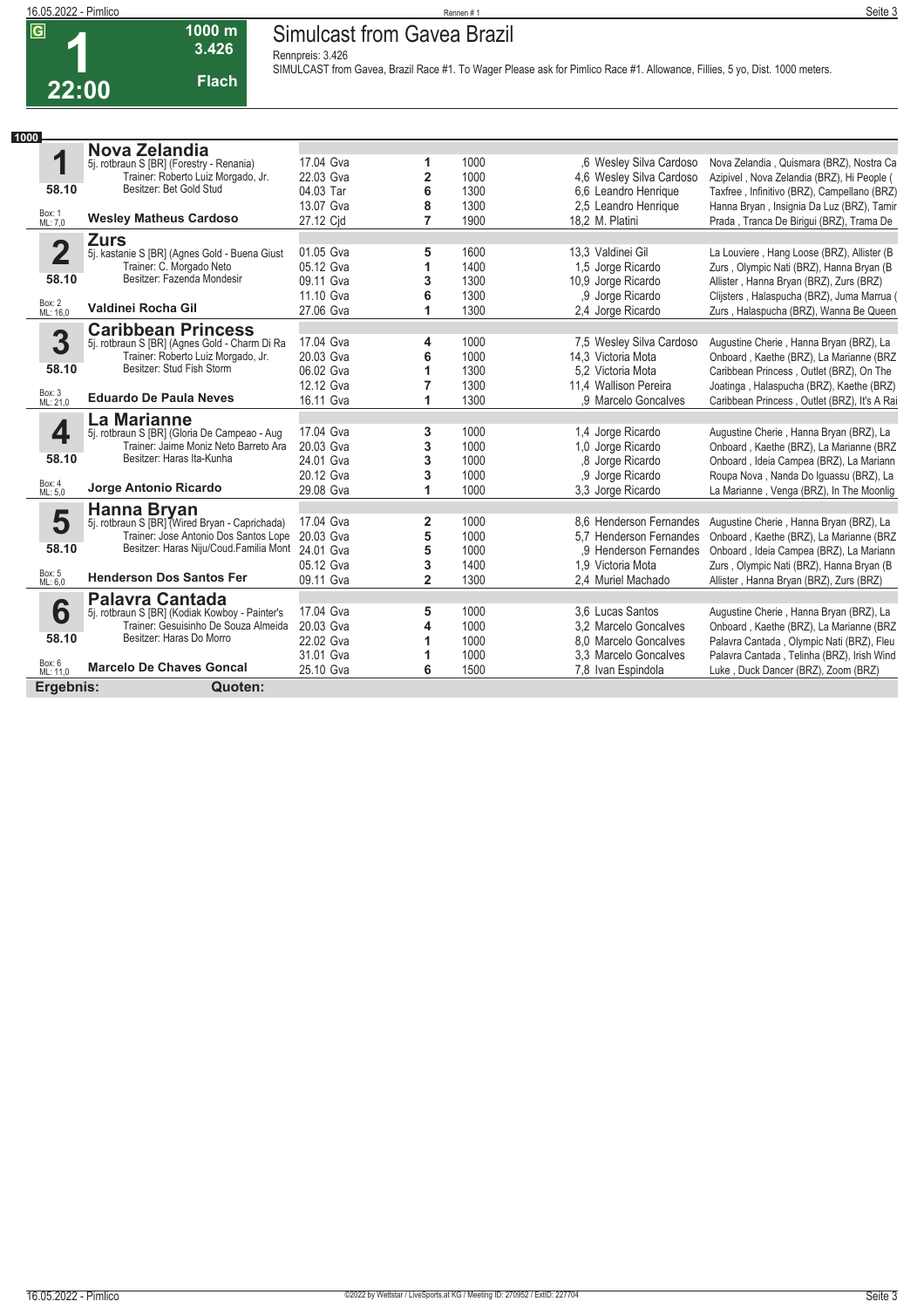**2**

### **16.05.2022 - Pimlico** Rennen # 2 **Seite 4 Simulcast from Gavea Brazil**

**Rennpreis: 2.265**



**1000 m**

**SIMULCAST from Gavea, Brazil Race #2. To Wager Please ask for Pimlico Race #2. Claiming, Fillies and mares, 4 yo's & up, Dist. 1000 meters.** 

| 1000                |                                                                        |           |                |      |                         |                                              |
|---------------------|------------------------------------------------------------------------|-----------|----------------|------|-------------------------|----------------------------------------------|
|                     | La Linda                                                               |           |                |      |                         |                                              |
| 1                   | 4j. kastanie S [BR] (Molengao - Souvenir)                              | 01.05 Gva | 5              | 1100 | 4.7 Henderson Fernandes | Unique Gold, Dalhe Corunilha (BRZ), Anoth    |
|                     | Trainer: Jairo Da Silva Borges                                         | 25.04 Gva | 4              | 1000 | 8.5 Henderson Fernandes | Glint Charm, La Celia (BRZ), Joia Negra (B   |
| 54.90               | Besitzer: Stud Happy Again                                             | 04.04 Gva | 7              | 1300 | 13,4 Wilkley Xavier     | Palestrina, Journal El Try (BRZ), Jig Jag (B |
|                     |                                                                        | 20.03 Gva | 10             | 1100 | 4,5 Henderson Fernandes | Gota Boa, Glint Charm (BRZ), Love's In Th    |
| Box: 1<br>ML: 11,0  | <b>Henderson Dos Santos Fer</b>                                        | 01.03 Gva | 5              | 1000 | 3.9 Henderson Fernandes | Rima Perfeita, On Fire (BRZ), Cozadeloco (   |
|                     | <b>Golden Bryan</b>                                                    |           |                |      |                         |                                              |
| $\overline{2}$      | 4j. rotbraun S [BR] (Wired Bryan - Pike Gregor                         | 14.04 Cri | 1              | 1000 | 1,1 L Gouvea            | Golden Bryan, Classica Dollar (BRZ), Tollit  |
|                     | Trainer: Jose Antonio Dos Santos Lope                                  | 03.04 Cri | 2              | 1000 | 11,2 L Gouvea           | Bella Gloria, Golden Bryan (BRZ), Tamim (    |
| 57.20               | Besitzer: Agamenon Machado De Assi                                     | 17.03 Cri | 6              | 1100 | 3,9 A. Renan            | De Calidad, Our Day (BRZ), Duchesse De       |
|                     |                                                                        | 17.02 Cri | 1              | 1000 | .2 L Gouvea             | Golden Bryan, Grand Evolution (BRZ), Pret    |
| Box: 2<br>ML: 4,0   | Jorge Antonio Ricardo                                                  | 03.02 Cri | 2              | 1100 | 1,0 R. Dornelles        | Tamim, Golden Bryan (BRZ), Seamy Side (      |
|                     |                                                                        |           |                |      |                         |                                              |
| 3                   | <b>Mima Pa</b><br>4j. rotbraun S [BR] (Nedawi - Desejada Einstei       | 30.01 Gva | 10             | 1300 | 5,7 Bruno Queiroz       | Eva Da Vinci, Powerful Rossi (BRZ), Aniele   |
|                     | Trainer: Jose Antonio Dos Santos Lope                                  | 17.01 Gva | 4              | 1000 | 10,3 Bruno Queiroz      | Divine Art, Sanga Do Salso (BRZ), Cozadel    |
| 53.10               | Besitzer: Haras Das Araucarias                                         | 28.12 Gva | 6              | 1300 | 3.6 Bruno Queiroz       | Power Glide, Outlaw (BRZ), Dom Molinaro      |
|                     |                                                                        | 29.11 Gva | 4              | 1300 | 4,1 Bruno Queiroz       | Lady Fish, Aniele (BRZ), Queen Laughter (    |
| Box: 3<br>ML: 21,0  | <b>Wilkley De Assis Xavier</b>                                         |           | 7              | 1000 |                         |                                              |
|                     |                                                                        | 24.07 Cjd |                |      | 25,5 I. Silva           | Lady Forestry, Afleet West (BRZ), Kika Bea   |
|                     | <b>Quanto Bella</b>                                                    |           |                |      |                         |                                              |
| 4                   | 5j. rotbraun S [BR] (Jeune-Turc - Jungle Indian                        | 03.05 Gva | 4              | 1000 | 18,9 Eduardo Neves      | Jeremy, Joana Baranga (BRZ), Form Zip (B     |
|                     | Trainer: Renan Peixoto Marques<br>Besitzer: Marlene Fernandes Serrador | 03.04 Gva | 4              | 1000 | 40,4 Eduardo Neves      | Hall Vip, Form Zip (BRZ), Joana Baranga (    |
| 58.10               |                                                                        | 15.03 Gva | 3              | 1000 | 16.7 Eduardo Neves      | Isla Amada, Ohwhatagirl (BRZ), Quanto Bel    |
|                     | <b>Eduardo De Paula Neves</b>                                          | 07.02 Gva | 7              | 1000 | 65,5 Breno Melo         | Over All, Joia Court (BRZ), Quismara (BRZ)   |
| Box: 4<br>ML: 7,0   |                                                                        | 24.01 Gva | 7              | 1300 | 6,4 Breno Melo          | Jurema, Joia Court (BRZ), Lucrecia (BRZ)     |
|                     | <b>Sikra</b>                                                           |           |                |      |                         |                                              |
| 5                   | 5j. kastanie S [BR] (First American - Princesa                         | 25.04 Gva | 2              | 1300 | 8.1 Marcelo Goncalves   | Serket, Sikra (BRZ), On The Time (BRZ)       |
|                     | Trainer: Igor Do Canto Botelho                                         | 03.04 Gva | 6              | 1500 | 8,9 Matheus Aguiar      | Pipe Master, Positive Vibration(BRZ), Jokell |
| 58.10               | Besitzer: Stud Barreiro                                                | 22.03 Gva | 3              | 1500 | 31,7 Matheus Aguiar     | Panna, Pipe Master (BRZ), Sikra (BRZ)        |
|                     |                                                                        | 07.03 Gva | 7              | 1300 | 12,3 Matheus Aguiar     | Natonga Da Miranda, Jo-Ann Royal (BRZ),      |
| Box: 5<br>ML: 5,0   | <b>Marcelo De Chaves Goncal</b>                                        | 22.02 Gva | 3              | 1300 | 31,0 Matheus Aquiar     | Joia Court, It's A Rainbow (BRZ), Sikra (BR  |
|                     | <b>Deviled Zip</b>                                                     |           |                |      |                         |                                              |
| 6                   | 4j. rotbraun S [BR] (Oliver Zip - Deviled Shrim                        | 25.04 Gva | 7              | 1000 | 30,1 Breno Melo         | Glint Charm, La Celia (BRZ), Joia Negra (B   |
|                     | Trainer: Marcio Da Silva Rocha                                         | 29.03 Gva | 5              | 1000 | 48,4 Breno Melo         | On Fire, Sanga Do Salso (BRZ), La Virtuos    |
| 57.20               | Besitzer: Stud Sanchez                                                 | 22.02 Gva | 8              | 1100 | 6.2 Bruno Queiroz       | Giovanna Dream, La Virtuosa (BRZ), Glint     |
|                     |                                                                        | 21.12 Gva | 7              | 1000 | 7,8 Maikon Mesquita     | Oracao, Pravda (BRZ), L'auberge (BRZ)        |
| Box: 6<br>ML: 31,0  | <b>Bruno Viana Queiroz</b>                                             | 22.11 Gva | 7              | 1000 | 2.9 Bruno Queiroz       | Just My Type, Gaia Prateada (BRZ), La Virt   |
|                     | <b>Pankhuri</b>                                                        |           |                |      |                         |                                              |
| 7                   | 4j. rotbraun S [BR] (Ganesh - Do Me Good)                              | 17.04 Gva | 8              | 1300 | 31,7 Waldomiro Blandi   | Lady Fish, Poetry In Motion (BRZ), Articula  |
|                     | <b>Trainer: Luis Esteves</b>                                           | 20.03 Gva | 6              | 1300 | 98,6 Waldomiro Blandi   | Lizandra, Joy Luck (BRZ), Lady Fish (BRZ)    |
| 57.20               | Besitzer: Stud Red Rafa                                                |           |                |      |                         |                                              |
|                     |                                                                        |           |                |      |                         |                                              |
| Box: 7<br>ML: 7,0   | <b>Waldomiro De Souza Blandi</b>                                       |           |                |      |                         |                                              |
|                     | <b>Da-Lhe Sabrina</b>                                                  |           |                |      |                         |                                              |
| 8                   | 4j. kastanie S [BR] (Adriano - Few Good)                               | 25.04 Gva | 6              | 1000 | 64,9 Eduardo Neves      | Glint Charm, La Celia (BRZ), Joia Negra (B   |
|                     | Trainer: Mauricio Fontoura Chaves                                      | 17.04 Gva | $\overline{7}$ | 1300 | 86,7 Wallison Pereira   | Lady Fish, Poetry In Motion (BRZ), Articula  |
| 57.20               | Besitzer: Stud Acqua Azul                                              | 11.04 Gva | 3              | 1000 | 154,0 Eduardo Neves     | Jeremy, Benjamin Britten (BRZ), Da-Lhe S     |
|                     |                                                                        | 29.03 Gva | 7              | 1000 | 20,4 Eduardo Neves      | On Fire, Sanga Do Salso (BRZ), La Virtuos    |
| Box: 8<br>ML: 31,0  | Alexandre Correia Da Silva                                             | 14.03 Gva | 5              | 1000 | 50,0 Eduardo Neves      | Ja Ja Ja, Cozadeloco (BRZ), Sabio (BRZ)      |
|                     | <b>Pushpa</b>                                                          |           |                |      |                         |                                              |
| 9                   | 4j. rotbraun S [BR] (Ganesh - Huge Impact)                             | 25.04 Gva | 6              | 1300 | ,2 Waldomiro Blandi     | Serket, Sikra (BRZ), On The Time (BRZ)       |
|                     | Trainer: Luis Esteves                                                  | 20.03 Gva | 4              | 1300 | 61,0 Wilkley Xavier     | Lizandra, Joy Luck (BRZ), Lady Fish (BRZ)    |
| 57.20               | Besitzer: Stud Red Rafa                                                | 30.01 Gva | 6              | 1400 | 13,8 Waldomiro Blandi   | Esplendida New, Just A Little Bit (BRZ), Di  |
|                     |                                                                        | 12.12 Gva | 7              | 1600 | 3.4 Ivan Espindola      | Pastime, Virgin Gold (BRZ), Suddenly (BRZ    |
| Box: 9<br>ML: 3,0   | <b>Breno Goncalves De Melo</b>                                         | 24.10 Gva | 6              | 1300 | 19.8 Waldomiro Blandi   | Plenty Of Glory, Esplendida New (BRZ), Of    |
|                     |                                                                        |           |                |      |                         |                                              |
| 1                   | <b>Pecadora</b><br>4j. rotbraun S [BR] (Victory Is Ours - Desejada     | 28.03 Gva | 8              | 1300 | 22,7 Francisco Chaves   | Jolly-Su, Kika Beautiful (BRZ), La Demoisel  |
| U                   | Trainer: Edson Celento Dos Reis                                        |           |                |      |                         |                                              |
| 53.10               | Besitzer: Haras Planicie                                               |           |                |      |                         |                                              |
|                     |                                                                        |           |                |      |                         |                                              |
| Box: 10<br>ML: 51,0 | <b>Anderson Alves De Paiva</b>                                         |           |                |      |                         |                                              |
| Ergebnis:           | Quoten:                                                                |           |                |      |                         |                                              |
|                     |                                                                        |           |                |      |                         |                                              |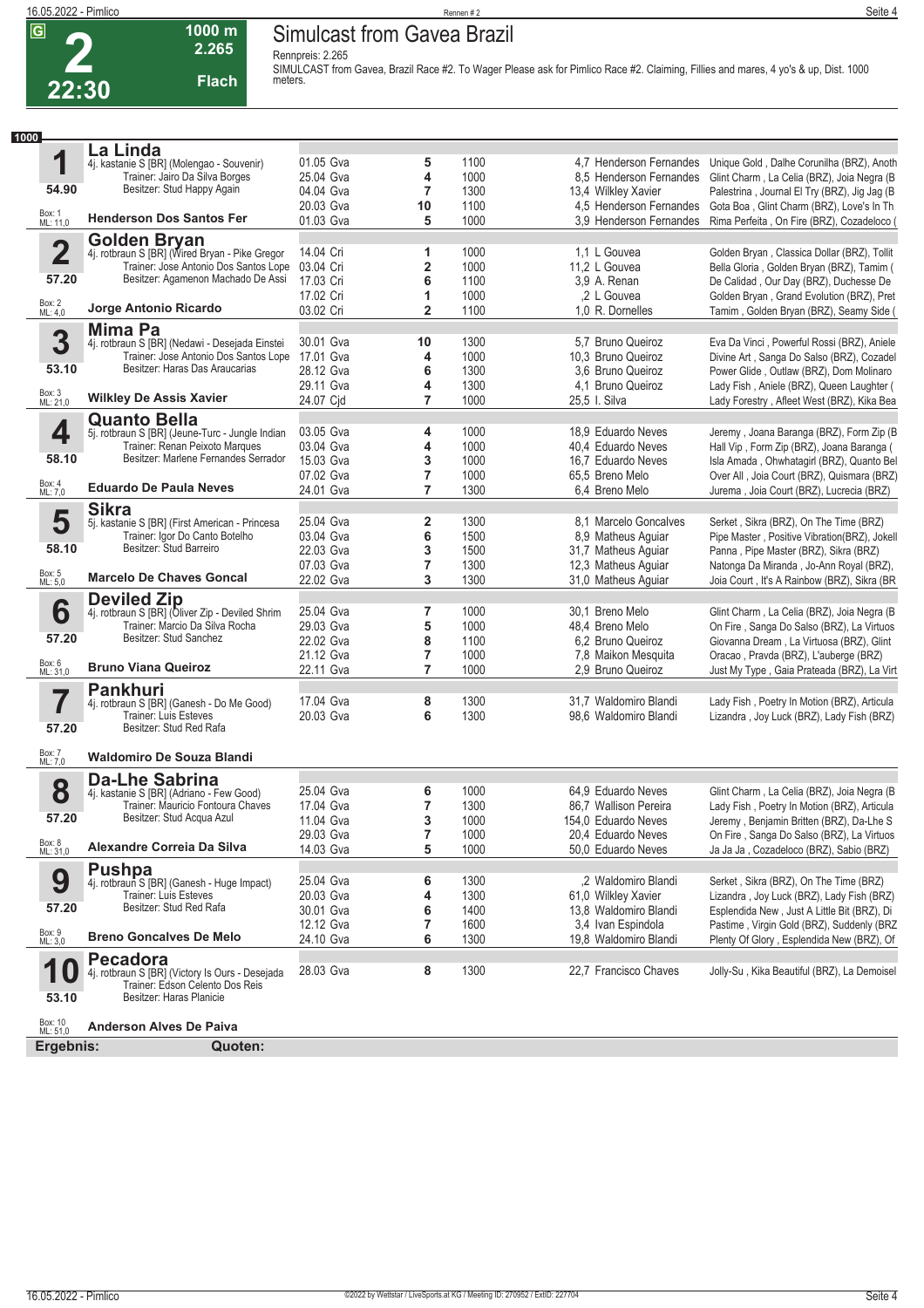# **Simulcast from Gavea Brazil**

**Rennpreis: 4.117**

**4.117 Flach**

**1300 m**

**SIMULCAST from Gavea, Brazil Race #3. To Wager Please ask for Pimlico Race #3. Maiden, Open, 4 yo, Dist. 1300 meters.** 

| 1300               |                                                                                     |                        |                |              |                                                |                                                                                        |
|--------------------|-------------------------------------------------------------------------------------|------------------------|----------------|--------------|------------------------------------------------|----------------------------------------------------------------------------------------|
|                    | Limone                                                                              |                        |                |              |                                                |                                                                                        |
| 1                  | 4j. rotbraun H [BR] (Setembro Chove - Senhor                                        | 08.05 Gva              | 7              | 1000         | 10.0 Anderson De Paiva                         | Polo Norte, Bextor (BRZ), Prince Kaluh (BR                                             |
| 57.20              | Trainer: Claudio Peixoto De Almeida<br>Besitzer: Stud By Winner's                   | 04.04 Gva              | 9              | 1500         | 6.8 Marcelo Goncalves                          | Santorini, Back Bowls (BRZ), Sabio (BRZ)                                               |
|                    |                                                                                     | 07.03 Gva<br>08.02 Gva | 5<br>4         | 1400<br>1400 | 5,7 Marcelo Goncalves<br>8,4 Marcelo Goncalves | Passione Glory, Jaeh (BRZ), Santorini (BR<br>Bombardier, Youtub (BRZ), Jazz Singer (B) |
| Box: 1<br>ML: 31,0 | <b>Eduardo De Paula Neves</b>                                                       | 19.07 Gva              | 10             | 1400         | 17,8 Ivan Espindola                            | Prince Kovic, You Tiger (BRZ), Ja Ja Ja (B                                             |
|                    | <b>Santantonio</b>                                                                  |                        |                |              |                                                |                                                                                        |
| $\mathbf 2$        | 4j. rotbraun H [BR] (Put It Back - I'm A Lady)                                      |                        |                |              |                                                |                                                                                        |
|                    | Trainer: Venancio Nahid                                                             |                        |                |              |                                                |                                                                                        |
| 57.20              | Besitzer: Haras Doce Vale                                                           |                        |                |              |                                                |                                                                                        |
| Box: 2<br>ML: 4,0  | <b>Claudinei Brum De Farias</b>                                                     |                        |                |              |                                                |                                                                                        |
|                    | <b>Medshow</b>                                                                      |                        |                |              |                                                |                                                                                        |
| 3                  | 4j. kastanie H [BR] (Setembro Chove - Maui)                                         | 20.02 Gva              | 3              | 1300         | .2 Valdinei Gil                                | Protagonist, Bitter Lawyer (BRZ), Medshow                                              |
| 57.20              | Trainer: Marcus Aurelio Botelho<br>Besitzer: Stud Plastiplan                        | 23.01 Gva              | 4              | 1300         | 7.6 Victoria Mota                              | Jargon, Humphrey Bogart (BRZ), Picabia (                                               |
|                    |                                                                                     | 19.12 Gva              | $\overline{2}$ | 1300         | 19.3 Valdinei Gil                              | Pleno, Medshow (BRZ), Alma Viva (BRZ)                                                  |
| Box: 3<br>ML: 16,0 | <b>Leandro Henrique Espindol</b>                                                    |                        |                |              |                                                |                                                                                        |
|                    | <b>Rumoroso</b>                                                                     |                        |                |              |                                                |                                                                                        |
| 4                  | 4j. rotbraun H [BR] (Perfectly Associat - Kuera)                                    | 07.11 Gva              | 9              | 2000         | 12.9 Alexandre Duarte                          | Johnny Go, Jotta (BRZ), Organico (BRZ)                                                 |
| 57.20              | Trainer: Vitor De Souza Lahass<br>Besitzer: Stud Burvel                             | 18.07 Gva              | 10             | 1600         | 22.1 Muriel Machado                            | Sugar Daddy, Oceanico (BRZ), Jacamin (B                                                |
|                    |                                                                                     |                        |                |              |                                                |                                                                                        |
| Box: 4<br>ML: 51,0 | <b>Matheus Aguiar</b>                                                               |                        |                |              |                                                |                                                                                        |
|                    | <b>Olympic Laos</b>                                                                 |                        |                |              |                                                |                                                                                        |
| 5                  | 4j. rotbraun H [BR] (Drosselmeyer - Almost Pa                                       | 04.04 Gva              | 4              | 1000         | .2 Wesley Silva Cardoso                        | Rebemque, Jabberwocky (BRZ), First Wen                                                 |
| 57.20              | Trainer: Roberto Luiz Morgado, Jr.<br>Besitzer: Stud Sampaio                        |                        |                |              |                                                |                                                                                        |
|                    |                                                                                     |                        |                |              |                                                |                                                                                        |
| Box: 5<br>ML: 35,0 | <b>Wesley Matheus Cardoso</b>                                                       |                        |                |              |                                                |                                                                                        |
|                    | <b>Aquarius</b>                                                                     |                        |                |              |                                                |                                                                                        |
| 6                  | 4j. kastanie H [BR] (Goldikovic - Uneverknow)<br>Trainer: Joelson Da Silva Pessanha | 26.04 Gva              | 8              | 1500         | 28,8 Maikon Mesquita                           | Jose Ignacio, Pecan Pie (BRZ), Jury Of On                                              |
| 57.20              | Besitzer: Stud Daltex                                                               | 28.03 Gva<br>14.02 Gva | 6<br>10        | 1600<br>1600 | 32,3 Wilkley Xavier<br>13.1 Marcelo Goncalves  | Intuito Campeao, Cromwell (BRZ), Jose Ign<br>Twenty Types, Justice Force (BRZ), Cromw  |
|                    |                                                                                     | 18.01 Gva              | 2              | 1500         | 36.1 Marcelo Goncalves                         | Orlando Bloom, Aquarius (BRZ), Oberon (B                                               |
| Box: 6<br>ML: 31,0 | <b>Carlos Lavor</b>                                                                 | 06.12 Gva              | 5              | 1000         | 12.1 Henderson Fernandes                       | Dignus Prior, Storm Heart (BRZ), Persiano                                              |
|                    | <b>Everest Do Spa</b>                                                               |                        |                |              |                                                |                                                                                        |
|                    | 4j. grau H [BR] (Vettori - Querida Joana)                                           | 20.02 Gva              | 9              | 1300         | 148.9 Jean Leite                               | Protagonist, Bitter Lawyer (BRZ), Medshow                                              |
|                    | Trainer: Noe Roberto Vieira Dos Santo                                               | 19.12 Gva              | $\overline{7}$ | 1300         | 34.4 Claudinei Farias                          | Just Belo, Jargon (BRZ), Jumanji (BRZ)                                                 |
| 57.20              | Besitzer: Stud Guize                                                                | 12.12 Gva              | 4              | 1600         | 38.9 Jean Leite                                | Comandus, Mr Boss (BRZ), Jury Of One (B                                                |
|                    |                                                                                     | 23.11 Gva              | 5              | 1300         | 54.6 Jean Leite                                | Kicker Rock, Youtub (BRZ), Kapo Buono (B                                               |
| Box: 7<br>ML: 31,0 | <b>Jean Pierre Leite</b>                                                            | 15.11 Gva              | $\overline{7}$ | 1400         | 39.0 Alex Mota                                 | Pagliaro, Comandus (BRZ), Twenty-Types                                                 |
| Ergebnis:          | Quoten:                                                                             |                        |                |              |                                                |                                                                                        |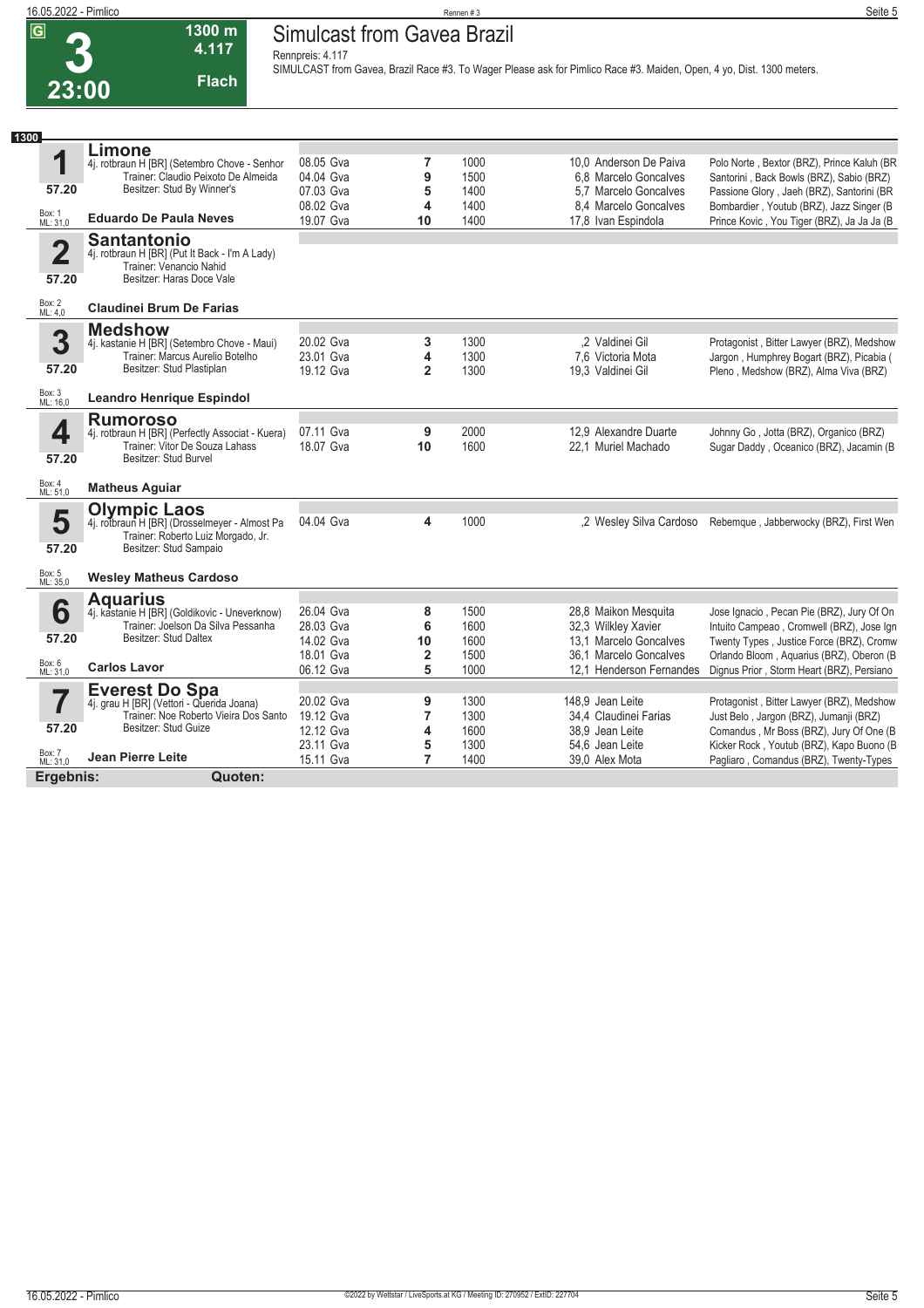**Simulcast from Gavea Brazil Rennpreis: 5.764**

**1500 m 5.764 Flach**

**SIMULCAST from Gavea, Brazil Race #4. To Wager Please ask for Pimlico Race #4. Maiden, Open, 3 yo, Dist. 1500 meters.** 

| <b>Juizo Certo</b><br>1<br>3j. kastanie H [BR] (Adriano - Right Idea)<br>Trainer: Julio Cezar Castro Sampaio<br>Besitzer: Stud Aruana<br>55.80<br>Box: 1<br>ML: 9,0<br><b>Maikon Mesquita</b><br><b>To Sir With Love</b><br>$\overline{\mathbf{2}}$<br>3j. rotbraun H [BR] (My Cherie Amour - Lady C<br>Trainer: Venancio Nahid<br>Besitzer: Haras Doce Vale<br>55.80<br>Box: 2<br>ML: 7,0<br><b>Claudinei Brum De Farias</b><br><b>Nobu Soul</b><br>3<br>3j. rotbraun H [BR] (Momento De Alegria - Sm<br>Trainer: Dulcino Guignoni<br>Besitzer: Stud H & R<br>55.80<br>Box: 3<br>Valdinei Rocha Gil<br>ML: 3,0<br><b>Jack Tigre</b><br>4<br>02.05 Gva<br>5<br>1400<br>45.5 Bruno Queiroz<br>3j. rotbraun H [BR] (Vettori - Ultra Smart)<br>Trainer: Alvaro Emigdio Castillo<br>11.04 Gva<br>6<br>1300<br>7,2 Francisco Chaves<br>Besitzer: Stud Sion<br>55.80<br>24.02 Cri<br>$\overline{2}$<br>1100<br>2,0 M. Souza<br>Box: 4<br>ML: 21,0<br><b>Leandro Henrique Espindol</b><br><b>Light White</b><br>5<br>11.04 Gva<br>3<br>1300<br>4,6 Valdinei Gil<br>3j. grau H [BR] (Put It Back - Capivara)<br>Trainer: Leandro De Sousa Guignoni<br>Besitzer: Stud Hrn<br>55.80<br>Box: 5<br>ML: 8,0<br><b>Victoria Dias Mota</b><br><b>Personal Trainer</b><br>6<br>17.04 Gva<br>6<br>1400<br>4.1 Bruno Queiroz<br>3j. rotbraun H [BR] (Hat Trick - Estrela Boa)<br>Trainer: Luis Esteves<br>Besitzer: Stud Eternamente Rio<br>55.80<br>Box: 6<br>ML: 26,0<br><b>Bruno Viana Queiroz</b><br><b>Dark Blue</b><br>7<br>$\overline{7}$<br>1300<br>3j. rotbraun H [BR] (Setembro Chove - Sorrisot 11.04 Gva<br>6.7 Carlos Lavor<br>Trainer: Jorge Alexandre Borioni<br>Besitzer: Stud Stabile Quintella<br>55.80<br>Box: 7<br><b>Carlos Lavor</b><br>ML: 31,0 | 1500 |  |  |                                                                                                                                    |
|------------------------------------------------------------------------------------------------------------------------------------------------------------------------------------------------------------------------------------------------------------------------------------------------------------------------------------------------------------------------------------------------------------------------------------------------------------------------------------------------------------------------------------------------------------------------------------------------------------------------------------------------------------------------------------------------------------------------------------------------------------------------------------------------------------------------------------------------------------------------------------------------------------------------------------------------------------------------------------------------------------------------------------------------------------------------------------------------------------------------------------------------------------------------------------------------------------------------------------------------------------------------------------------------------------------------------------------------------------------------------------------------------------------------------------------------------------------------------------------------------------------------------------------------------------------------------------------------------------------------------------------------------------------------------------------------------------------------------------------------------|------|--|--|------------------------------------------------------------------------------------------------------------------------------------|
|                                                                                                                                                                                                                                                                                                                                                                                                                                                                                                                                                                                                                                                                                                                                                                                                                                                                                                                                                                                                                                                                                                                                                                                                                                                                                                                                                                                                                                                                                                                                                                                                                                                                                                                                                      |      |  |  |                                                                                                                                    |
|                                                                                                                                                                                                                                                                                                                                                                                                                                                                                                                                                                                                                                                                                                                                                                                                                                                                                                                                                                                                                                                                                                                                                                                                                                                                                                                                                                                                                                                                                                                                                                                                                                                                                                                                                      |      |  |  |                                                                                                                                    |
|                                                                                                                                                                                                                                                                                                                                                                                                                                                                                                                                                                                                                                                                                                                                                                                                                                                                                                                                                                                                                                                                                                                                                                                                                                                                                                                                                                                                                                                                                                                                                                                                                                                                                                                                                      |      |  |  |                                                                                                                                    |
|                                                                                                                                                                                                                                                                                                                                                                                                                                                                                                                                                                                                                                                                                                                                                                                                                                                                                                                                                                                                                                                                                                                                                                                                                                                                                                                                                                                                                                                                                                                                                                                                                                                                                                                                                      |      |  |  |                                                                                                                                    |
|                                                                                                                                                                                                                                                                                                                                                                                                                                                                                                                                                                                                                                                                                                                                                                                                                                                                                                                                                                                                                                                                                                                                                                                                                                                                                                                                                                                                                                                                                                                                                                                                                                                                                                                                                      |      |  |  |                                                                                                                                    |
|                                                                                                                                                                                                                                                                                                                                                                                                                                                                                                                                                                                                                                                                                                                                                                                                                                                                                                                                                                                                                                                                                                                                                                                                                                                                                                                                                                                                                                                                                                                                                                                                                                                                                                                                                      |      |  |  |                                                                                                                                    |
|                                                                                                                                                                                                                                                                                                                                                                                                                                                                                                                                                                                                                                                                                                                                                                                                                                                                                                                                                                                                                                                                                                                                                                                                                                                                                                                                                                                                                                                                                                                                                                                                                                                                                                                                                      |      |  |  | Ethiope, Like A Champion (BRZ), Planeta A<br>Ponto Cego, Ethiope (BRZ), Light White (B<br>La Passante, Jack Tigre (BRZ), Quadro Ne |
|                                                                                                                                                                                                                                                                                                                                                                                                                                                                                                                                                                                                                                                                                                                                                                                                                                                                                                                                                                                                                                                                                                                                                                                                                                                                                                                                                                                                                                                                                                                                                                                                                                                                                                                                                      |      |  |  |                                                                                                                                    |
|                                                                                                                                                                                                                                                                                                                                                                                                                                                                                                                                                                                                                                                                                                                                                                                                                                                                                                                                                                                                                                                                                                                                                                                                                                                                                                                                                                                                                                                                                                                                                                                                                                                                                                                                                      |      |  |  | Ponto Cego, Ethiope (BRZ), Light White (B)                                                                                         |
|                                                                                                                                                                                                                                                                                                                                                                                                                                                                                                                                                                                                                                                                                                                                                                                                                                                                                                                                                                                                                                                                                                                                                                                                                                                                                                                                                                                                                                                                                                                                                                                                                                                                                                                                                      |      |  |  |                                                                                                                                    |
|                                                                                                                                                                                                                                                                                                                                                                                                                                                                                                                                                                                                                                                                                                                                                                                                                                                                                                                                                                                                                                                                                                                                                                                                                                                                                                                                                                                                                                                                                                                                                                                                                                                                                                                                                      |      |  |  | Nureyev Boy, Don Fefa (BRZ), Bob Will (B)                                                                                          |
|                                                                                                                                                                                                                                                                                                                                                                                                                                                                                                                                                                                                                                                                                                                                                                                                                                                                                                                                                                                                                                                                                                                                                                                                                                                                                                                                                                                                                                                                                                                                                                                                                                                                                                                                                      |      |  |  |                                                                                                                                    |
|                                                                                                                                                                                                                                                                                                                                                                                                                                                                                                                                                                                                                                                                                                                                                                                                                                                                                                                                                                                                                                                                                                                                                                                                                                                                                                                                                                                                                                                                                                                                                                                                                                                                                                                                                      |      |  |  | Ponto Cego, Ethiope (BRZ), Light White (B)                                                                                         |
|                                                                                                                                                                                                                                                                                                                                                                                                                                                                                                                                                                                                                                                                                                                                                                                                                                                                                                                                                                                                                                                                                                                                                                                                                                                                                                                                                                                                                                                                                                                                                                                                                                                                                                                                                      |      |  |  |                                                                                                                                    |
| <b>Merli</b><br>8<br>3j. kastanie H [BR] (Agnes Gold - Pergola)<br>Trainer: Luis Esteves<br>Besitzer: Stud Rio Dois Irmaos<br>55.80                                                                                                                                                                                                                                                                                                                                                                                                                                                                                                                                                                                                                                                                                                                                                                                                                                                                                                                                                                                                                                                                                                                                                                                                                                                                                                                                                                                                                                                                                                                                                                                                                  |      |  |  |                                                                                                                                    |
| Box: 8<br>ML: 11,0<br><b>Henderson Dos Santos Fer</b>                                                                                                                                                                                                                                                                                                                                                                                                                                                                                                                                                                                                                                                                                                                                                                                                                                                                                                                                                                                                                                                                                                                                                                                                                                                                                                                                                                                                                                                                                                                                                                                                                                                                                                |      |  |  |                                                                                                                                    |
| Ergebnis:<br>Quoten:                                                                                                                                                                                                                                                                                                                                                                                                                                                                                                                                                                                                                                                                                                                                                                                                                                                                                                                                                                                                                                                                                                                                                                                                                                                                                                                                                                                                                                                                                                                                                                                                                                                                                                                                 |      |  |  |                                                                                                                                    |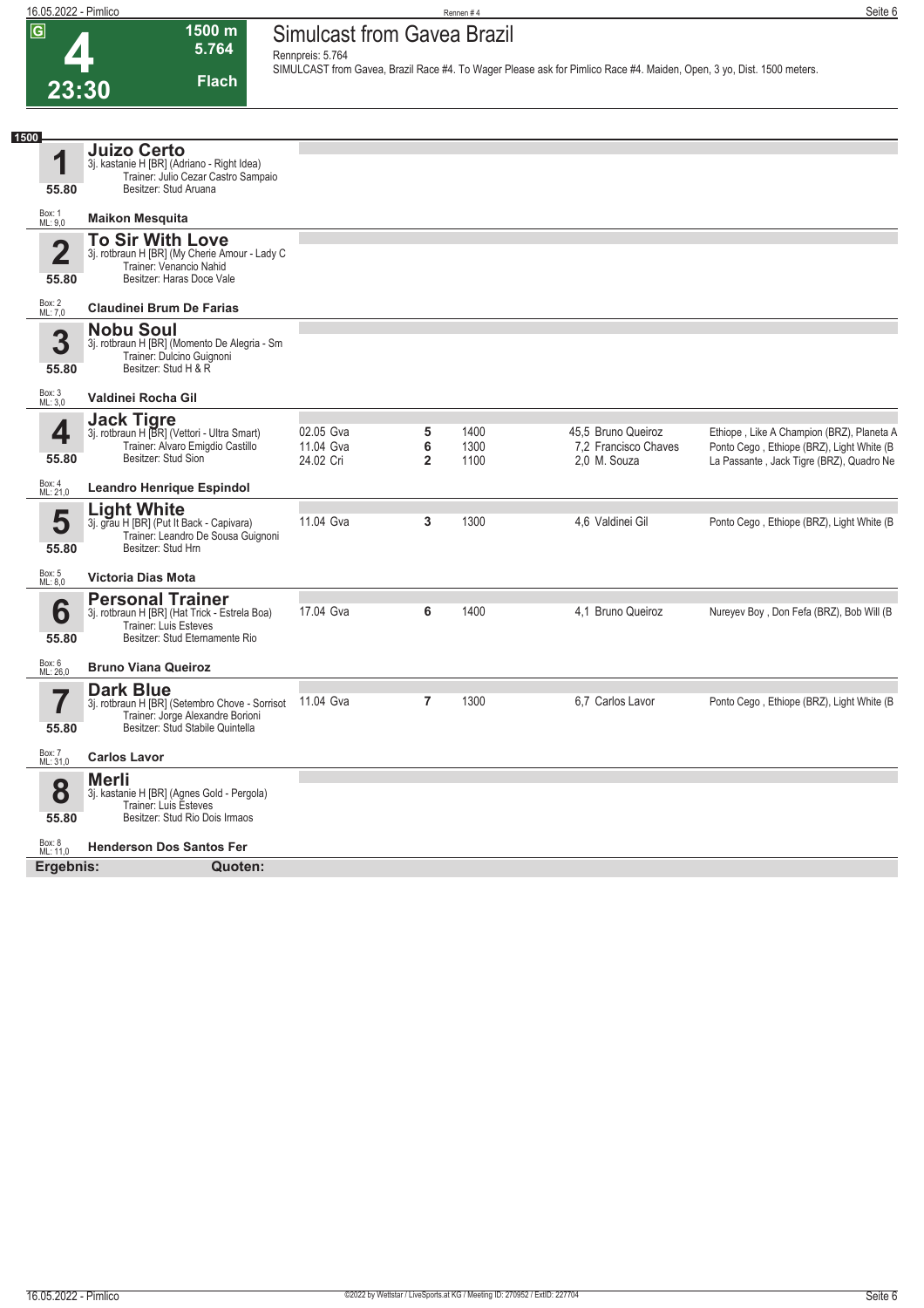

| 1500               |                                                                                         |                        |                     |              |                                        |                                                                                           |
|--------------------|-----------------------------------------------------------------------------------------|------------------------|---------------------|--------------|----------------------------------------|-------------------------------------------------------------------------------------------|
| 1                  | <b>Bonecao Do Posto</b><br>3j. rotbraun H [BR] (Setembro Chove - Saara)                 |                        |                     |              |                                        |                                                                                           |
| 55.80              | Trainer: Jorge Alexandre Borioni<br>Besitzer: Stud Pedudu                               |                        |                     |              |                                        |                                                                                           |
| Box: 1<br>ML: 11,0 | <b>Leandro Henrique Espindol</b>                                                        |                        |                     |              |                                        |                                                                                           |
| $\overline{2}$     | Leste<br>3j. rotbraun H [BR] (Hat Trick - La Ganadora)                                  |                        |                     |              |                                        |                                                                                           |
| 55.80              | <b>Trainer: Luis Esteves</b><br>Besitzer: Stud Verde                                    |                        |                     |              |                                        |                                                                                           |
|                    |                                                                                         |                        |                     |              |                                        |                                                                                           |
| Box: 2<br>ML: 7,0  | <b>Wilkley De Assis Xavier</b>                                                          |                        |                     |              |                                        |                                                                                           |
|                    | Quantify                                                                                |                        |                     |              |                                        |                                                                                           |
| 3                  | 3j. rotbraun H [BR] (Ganesh - Golden Land)<br>Trainer: Luis Esteves                     | 17.04 Gva              | 4                   | 1400         | 5,8 Waldomiro Blandi                   | Nureyev Boy, Don Fefa (BRZ), Bob Will (B)                                                 |
| 55.80              | Besitzer: Stud Red Rafa                                                                 |                        |                     |              |                                        |                                                                                           |
| Box: 3<br>ML: 3,0  | <b>Waldomiro De Souza Blandi</b>                                                        |                        |                     |              |                                        |                                                                                           |
|                    | <b>Esquadrao Campeao</b>                                                                |                        |                     |              |                                        |                                                                                           |
| 4                  | 3j. rotbraun H [BR] (Agnes Gold - Sumitica)<br>Trainer: Dulcino Guignoni                |                        |                     |              |                                        |                                                                                           |
| 55.80              | Besitzer: Stud H & R                                                                    |                        |                     |              |                                        |                                                                                           |
| Box: 4<br>ML: 9.0  | Valdinei Rocha Gil                                                                      |                        |                     |              |                                        |                                                                                           |
|                    | <b>Luxury Item</b>                                                                      |                        |                     |              |                                        |                                                                                           |
| 5                  | 3j. rotbraun H [BR] (Emcee - La Fascinante)                                             | 02.05 Gva              | 4                   | 1400         | 22.1 Valdinei Gil                      | Ethiope, Like A Champion (BRZ), Planeta A                                                 |
| 55.80              | Trainer: Leandro De Sousa Guignoni<br>Besitzer: Stud H & R                              | 11.04 Gva<br>06.03 Gva | 4<br>5              | 1300<br>1000 | 4,4 Victoria Mota<br>3,5 Valdinei Gil  | Ponto Cego, Ethiope (BRZ), Light White (B)<br>Justiceiro Colt, Ethiope (BRZ), Ponteiro (B |
|                    |                                                                                         | 13.02 Gva              | 4                   | 1000         | 4.4 Valdinei Gil                       | In-Usa, People Ask (BRZ), Dalila (BRZ)                                                    |
| Box: 5<br>ML: 21,0 | <b>Victoria Dias Mota</b>                                                               |                        |                     |              |                                        |                                                                                           |
|                    | Lotus                                                                                   |                        |                     |              |                                        |                                                                                           |
| 6                  | 3j. rotbraun H [BR] (Courtier - Fatal Attraction)<br>Trainer: Ildefonso Coelho De Souza |                        |                     |              |                                        |                                                                                           |
| 55.80              | Besitzer: Stud Best Friends                                                             |                        |                     |              |                                        |                                                                                           |
| Box: 6<br>ML: 21,0 | <b>Claudinei Brum De Farias</b>                                                         |                        |                     |              |                                        |                                                                                           |
|                    | Don Fefa                                                                                |                        |                     |              |                                        |                                                                                           |
|                    | 3j. rotbraun H [BR] (Forestry - Avant Toujours)                                         | 17.04 Gva              | 2                   | 1400         | 1,1 Maikon Mesquita                    | Nureyev Boy, Don Fefa (BRZ), Bob Will (B                                                  |
| 55.80              | Trainer: Julio Cezar Castro Sampaio<br>Besitzer: Stud Fernandinho                       | 13.03 Gva              | 3                   | 1400         | 2.0 Maikon Mesquita                    | Killiboy, Periquete (BRZ), Don Fefa (BRZ)                                                 |
| <b>Box: 7</b>      |                                                                                         |                        |                     |              |                                        |                                                                                           |
| ML: 3,0            | <b>Maikon Mesquita</b>                                                                  |                        |                     |              |                                        |                                                                                           |
|                    | <b>Bob Will</b>                                                                         | 17.04 Gva              |                     | 1400         |                                        |                                                                                           |
| 8                  | 3j. rotbraun H [BR] (Catch A Flight - Catch A<br>Trainer: Victor Paim                   | 20.03 Gva              | 3<br>$\overline{2}$ | 1300         | 2,7 Jorge Ricardo<br>4,5 Jorge Ricardo | Nureyev Boy, Don Fefa (BRZ), Bob Will (B<br>Ushuaia Ibiza, Bob Will (BRZ), Ladario (BR    |
| 55.80              | Besitzer: Stud Instante Magico                                                          |                        |                     |              |                                        |                                                                                           |
| Box: 8<br>ML: 6,0  | Jorge Antonio Ricardo                                                                   |                        |                     |              |                                        |                                                                                           |
| Ergebnis:          | Quoten:                                                                                 |                        |                     |              |                                        |                                                                                           |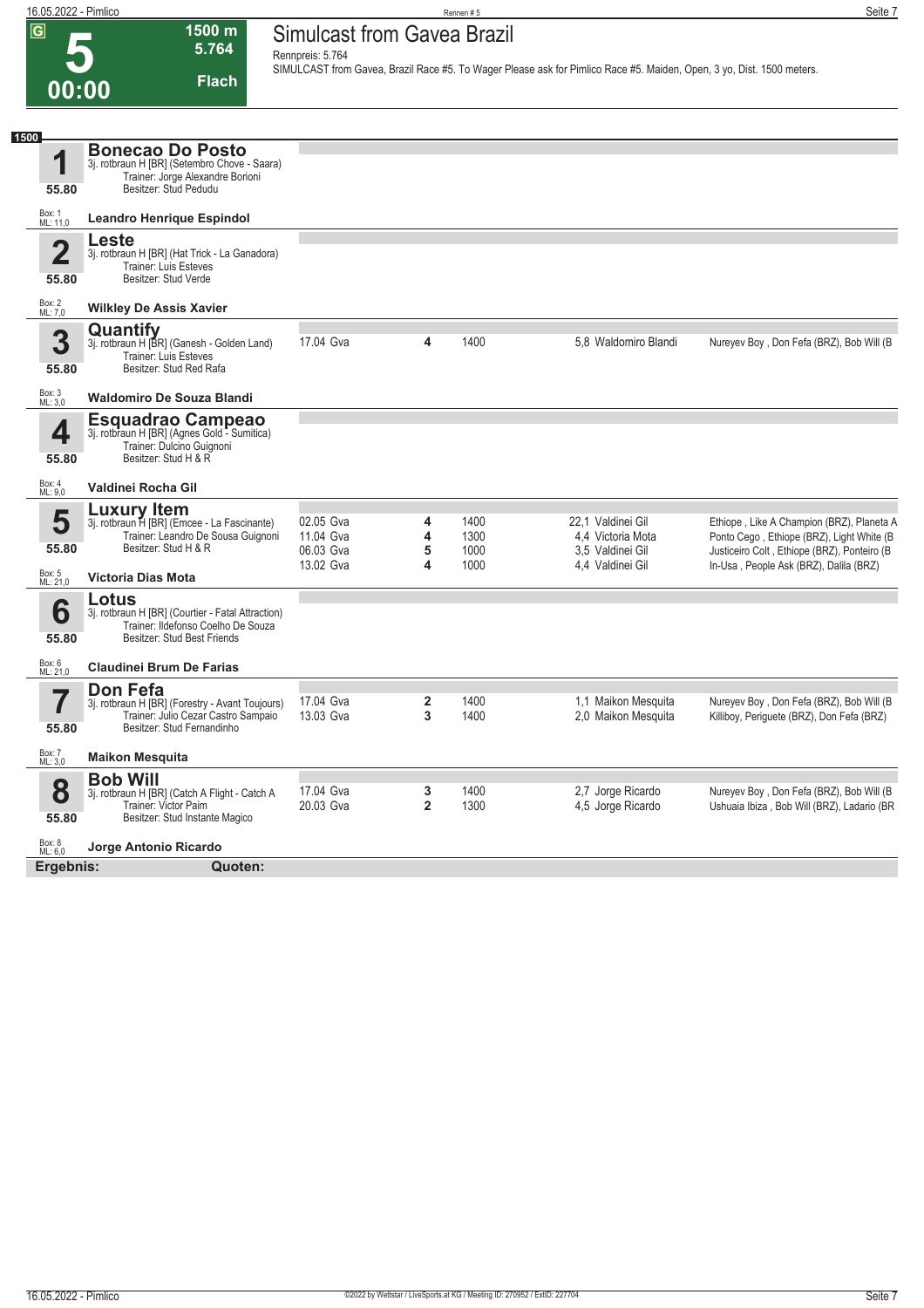### **16.05.2022 - Pimlico** Rennen # 6 **Seite 8 Simulcast from Gavea Brazil**

**Rennpreis: 4.117**

**4.117 Flach**

**1100 m**

**SIMULCAST from Gavea, Brazil Race #6. To Wager Please ask for Pimlico Race #6. Allowance, Open, 4 yo, Dist. 1100 meters.** 

| 1100                    |                                                              |           |                         |      |                                                |                                                                                       |
|-------------------------|--------------------------------------------------------------|-----------|-------------------------|------|------------------------------------------------|---------------------------------------------------------------------------------------|
|                         | <b>Puro Ouro</b>                                             |           |                         |      |                                                |                                                                                       |
| 1                       | 4j. rotbraun H [BR] (West By East - Bel Age)                 | 03.05 Gva | 5                       | 1200 | 16.9 Nelson Santos                             | Dixieland, Dance With Me (BRZ), Icone Jun                                             |
|                         | Trainer: Alvaro Emigdio Castillo                             | 18.04 Gva | 8                       | 1200 | 38.4 Henderson Fernandes                       | Oito Milhas, Ogro Da Gavea (BRZ), Icone J                                             |
| 57.20                   | Besitzer: Stud Happy Again                                   | 03.04 Gva | 6                       | 1100 | 19.7 Nelson Santos                             | Kawazaki, Ogro Da Gavea (BRZ), Icone Ju                                               |
|                         |                                                              | 21.03 Gva | 8                       | 1300 | 14.7 Francisco Chaves                          | Marselhesa, Juju Salimeni (BRZ), Ogro Da                                              |
| Box: 1<br>ML: 31,0      | <b>Henderson Dos Santos Fer</b>                              | 21.02 Gva | $\overline{7}$          | 1100 | 3.2 Henderson Fernandes                        | Fantasy-Twist, Indio Sureno (BRZ), Ecout                                              |
|                         | <b>Ecout Moi</b>                                             |           |                         |      |                                                |                                                                                       |
| $\overline{\mathbf{2}}$ | 4j. grau S [BR] (Catcher In The Sky - Nessuna                | 18.04 Gva | 4                       | 1200 | 7.4 Alexandre Duarte                           | Oito Milhas, Ogro Da Gavea (BRZ), Icone J                                             |
|                         | Trainer: Dendico Tosta Garcia Jr.                            | 21.02 Gva | 3                       | 1100 | 8.6 Alexandre Duarte                           | Fantasy-Twist, Indio Sureno (BRZ), Ecout                                              |
| 54.90                   | Besitzer: Haras Uberlandia                                   | 21.11 Gva | 3                       | 1200 | 54.6 Alexandre Duarte                          | Jullipe, Juju Salimeni (BRZ), Ecout Moi (BR                                           |
|                         |                                                              | 31.10 Gva | 3                       | 1000 | 52,1 Matheus Aquiar                            | Overath, Riobravo (BRZ), Ecout Moi (BRZ)                                              |
| Box: 2<br>ML: 16,0      | <b>Alexandre Araujo Duarte</b>                               | 23.08 Gva | 1                       | 1300 | 1.2 Alexandre Duarte                           | Ecout Moi, Koukas (BRZ), Great Star (BRZ)                                             |
|                         |                                                              |           |                         |      |                                                |                                                                                       |
| 3                       | <b>Orgulho</b><br>4j. rotbraun H [BR] (Forestry - Hosana)    | 13.02 Gva | 5                       | 1000 | 2.5 Wesley Silva Cardoso                       | King Six, Craque Billion (BRZ), Kapo Buon                                             |
|                         | Trainer: Roberto Luiz Morgado, Jr.                           | 10.01 Gva | 1                       | 1000 | 2,6 Wesley Silva Cardoso                       | Orgulho, Pleasant Prize (BRZ), Saqueador                                              |
| 57.20                   | Besitzer: Stud Fish Storm                                    | 06.12 Gva | 1                       | 1000 | ,7 Wesley Silva Cardoso                        | Orgulho, Clarin (BRZ), First Wenzel (BRZ)                                             |
|                         |                                                              | 23.11 Gva | 9                       | 1300 | 10,5 Wesley Silva Cardoso                      | Kicker Rock, Youtub (BRZ), Kapo Buono (B                                              |
| Box: 3<br>ML: 5,0       | <b>Wesley Matheus Cardoso</b>                                | 27.09 Gva | 5                       | 1100 | 5.0 Wesley Silva Cardoso                       | Jungle Mamba, Juju Salimeni (BRZ), Jason                                              |
|                         | Gaia Prateada                                                |           |                         |      |                                                |                                                                                       |
| 4                       | 4j. grau S [BR] (Wired Bryan - Crystal Love)                 | 25.04 Gva | 4                       | 1000 | 6.8 Alexandre Duarte                           | Eletrical Storm, On Fire (BRZ), King Five (B)                                         |
|                         | Trainer: Carlos De Souza Rodrigues                           | 14.02 Gva | 5                       | 1000 | 30.0 Francisco Chaves                          | June Pommes, Mandala Bay (BRZ), Jade P                                                |
| 54.90                   | Besitzer: Stud Aquias Do Sul                                 | 21.12 Gva | 1                       | 1000 | 7.1 Victoria Mota                              | Gaia Prateada, Vivien Star (BRZ), Serket (                                            |
|                         |                                                              | 07.12 Gva | 9                       | 1000 | 20.5 Victoria Mota                             | Kawazaki, Joist (BRZ), Toscana (BRZ)                                                  |
| Box: 4<br>ML: 51,0      | <b>Edson Ferreira</b>                                        | 22.11 Gva | $\overline{\mathbf{c}}$ | 1000 | 4.9 Victoria Mota                              | Just My Type, Gaia Prateada (BRZ), La Virt                                            |
|                         | <b>Jade Power</b>                                            |           |                         |      |                                                |                                                                                       |
| 5                       | 4j. kastanie S [BR] (Put It Back - Jewelry)                  | 09.05 Gva | 4                       | 1000 | 7.3 Henderson Fernandes                        | Isla Formentera, Ich Liebe Dich (BRZ), Idol                                           |
|                         | Trainer: Jairo Da Silva Borges                               | 18.04 Gva | 5                       | 1200 | 7.7 Wallison Pereira                           | Oito Milhas, Ogro Da Gavea (BRZ), Icone J                                             |
| 54.90                   | Besitzer: Stud Happy Again                                   | 10.04 Gva | 5                       | 1000 | 8.5 Henderson Fernandes                        | Call It Magic, Isla Formentera (BRZ), Idolatr                                         |
|                         |                                                              | 14.03 Gva | $\overline{\mathbf{c}}$ | 1000 | 3,5 Henderson Fernandes                        | Riomaggiore, Jade Power (BRZ), Justice S                                              |
| Box: 5<br>ML: 11,0      | <b>Wallison De Assis Pereira</b>                             | 08.03 Gva | 3                       | 1200 | 21,0 Henderson Fernandes                       | Port Jamaica, Kawazaki (BRZ), Jade Powe                                               |
|                         |                                                              |           |                         |      |                                                |                                                                                       |
|                         | Ogro Da Gavea<br>4j. rotbraun H [BR] (Desejado Thunder - Vow | 02.05 Gva | 7                       | 1200 | 31,6 Claudinei Farias                          | Otima Pedida, Jonnos (BRZ), Go Rafa Go (                                              |
| 6                       | Trainer: Edson Celento Dos Reis                              | 18.04 Gva | $\overline{\mathbf{2}}$ | 1200 | 4 Leandro Henrique                             | Oito Milhas, Ogro Da Gavea (BRZ), Icone J                                             |
| 57.20                   | Besitzer: Bruno Hernandez Almeida De                         | 03.04 Gva | $\overline{\mathbf{2}}$ | 1100 |                                                |                                                                                       |
|                         |                                                              | 21.03 Gva | 3                       | 1300 | 6,4 Leandro Henrique<br>149.6 Wallison Pereira | Kawazaki, Ogro Da Gavea (BRZ), Icone Ju                                               |
| Box: 6<br>ML: 3,0       | <b>Nelson Alexandre Dos Sant</b>                             | 13.02 Gva | 6                       | 1000 | 11.5 Nelson Santos                             | Marselhesa, Juju Salimeni (BRZ), Ogro Da<br>King Six, Craque Billion (BRZ), Kapo Buon |
|                         |                                                              |           |                         |      |                                                |                                                                                       |
|                         | <b>Justice Sand</b>                                          |           |                         |      |                                                |                                                                                       |
|                         | 4j. rotbraun S [BR] (Drosselmeyer - Quartz Sa                | 10.04 Gva | 6                       | 1000 | 9,7 Leandro Henrique                           | Call It Magic, Isla Formentera (BRZ), Idolatr                                         |
|                         | Trainer: Lucio De Fatima Vaz<br>Besitzer: Haras Cariri Pe    | 14.03 Gva | 3                       | 1000 | 2.0 Leandro Henrique                           | Riomaggiore, Jade Power (BRZ), Justice S                                              |
| 54.90                   |                                                              | 28.02 Gva | 4                       | 1300 | 2,5 Leandro Henrique                           | Otima Pedida, Jubileena (BRZ), Clarin (BR                                             |
| Box: 7                  | <b>Marcelo De Chaves Goncal</b>                              | 30.01 Gva | 4                       | 1300 | ,4 Waldomiro Blandi                            | Crimson Gold, Joyex (BRZ), Imperatriz Afle                                            |
| ML: 5,0                 |                                                              | 07.11 Gva | 1                       | 1000 | 6 Leandro Henrique                             | Justice Sand, Toscana (BRZ), Just You An                                              |
|                         | <b>Awesome Billion</b>                                       |           |                         |      |                                                |                                                                                       |
| 8                       | 4j. rotbraun H [BR] (Billion Dollar - Awesome L              | 12.04 Gva | 3                       | 1400 | 1.4 Leandro Henrique                           | Jackal, Joe Kido (BRZ), Awesome Billion (B                                            |
|                         | Trainer: Julio Cezar Castro Sampaio<br>Besitzer: Stud 3333   | 14.03 Gva | 1                       | 1200 | 4.0 Leandro Henrique                           | Awesome Billion, Guerrero Colorado (BRZ)                                              |
| 57.20                   |                                                              | 01.03 Gva | 6                       | 1400 | 2.7 Henderson Fernandes                        | Surfin Girl, Pecan Pie (BRZ), Dimarie (BRZ)                                           |
| Box: 8<br>ML: 3,0       |                                                              | 17.10 Gva | 10                      | 1500 | 19,9 Ivan Espindola                            | Falstaff, Italianni (BRZ), Twenty-Types (BR                                           |
|                         | <b>Leandro Henrique Espindol</b>                             |           |                         |      |                                                |                                                                                       |
| Ergebnis:               | Quoten:                                                      |           |                         |      |                                                |                                                                                       |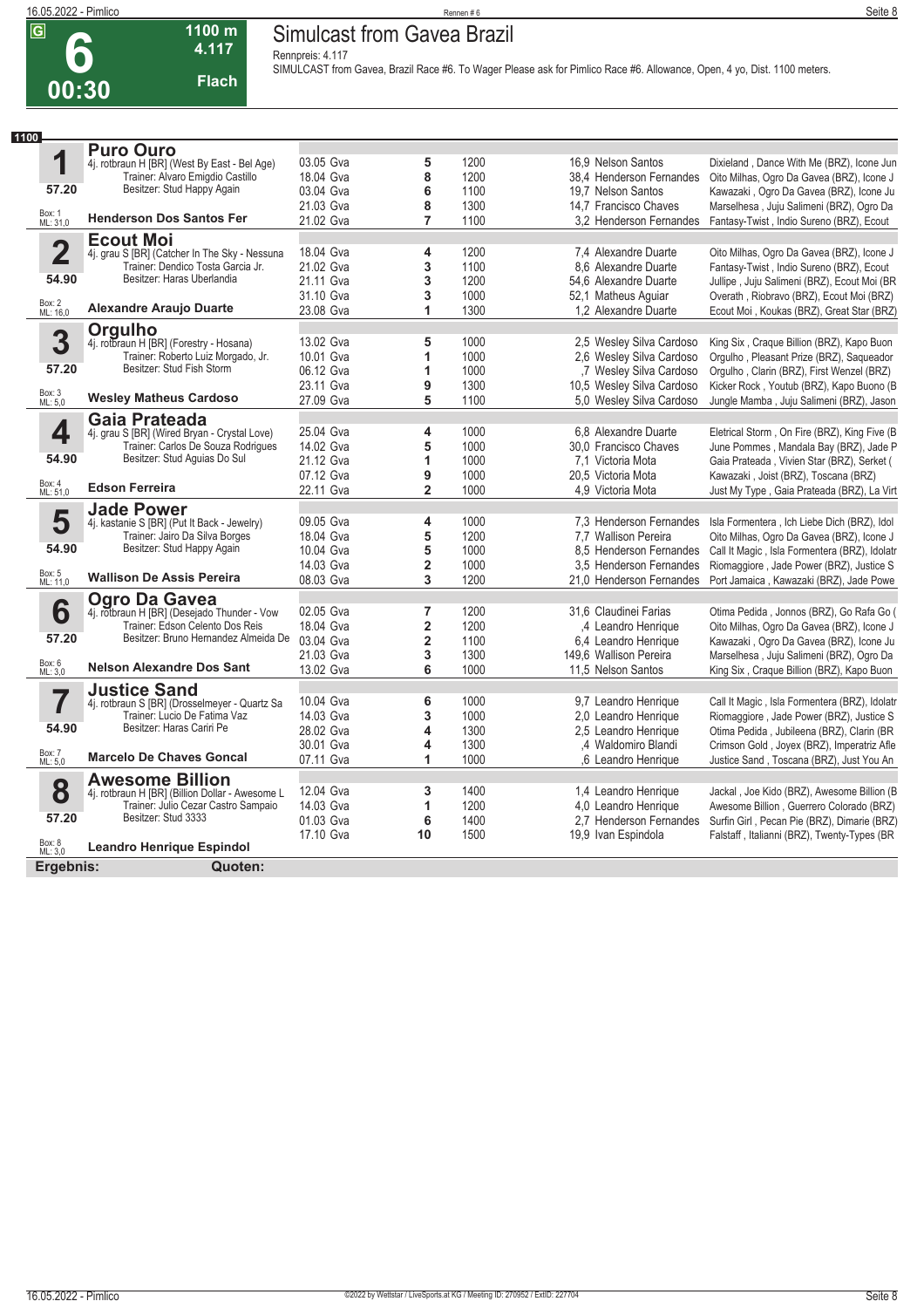**7**

### **16.05.2022 - Pimlico** Rennen # 7 **Seite 9 Simulcast from Gavea Brazil**

**Rennpreis: 4.117**

**4.117 Flach**

**1300 m**

**SIMULCAST from Gavea, Brazil Race #7. To Wager Please ask for Pimlico Race #7. Maiden, Fillies, 4 yo, Dist. 1300 meters.** 

| 1300 |                         |                                                                                         |           |                         |      |                                           |                                                                                        |
|------|-------------------------|-----------------------------------------------------------------------------------------|-----------|-------------------------|------|-------------------------------------------|----------------------------------------------------------------------------------------|
|      |                         | <b>Becassine</b>                                                                        |           |                         |      |                                           |                                                                                        |
|      | 1                       | 4j. grau S [BR] (Agnes Gold - Augustine)<br>Trainer: Jaime Moniz Neto Barreto Ara       | 17.04 Gva | 4                       | 1300 | ,4 Acedenir Gulart                        | Lady Fish, Poetry In Motion (BRZ), Articula                                            |
|      |                         |                                                                                         | 28.03 Gva | 3                       | 1600 | 1.6 Acedenir Gulart                       | Tagima, Primeta (BRZ), Becassine (BRZ)                                                 |
|      | 57.20                   | Besitzer: Stud Hulk                                                                     | 15.03 Gva | $\overline{\mathbf{2}}$ | 1500 | 4.3 Acedenir Gulart                       | Olympic Louisiana, Becassine (BRZ), Morni                                              |
|      |                         |                                                                                         | 13.02 Gva | 9                       | 1600 | 84,4 Acedenir Gulart                      | Just Like, La Louviere (BRZ), Judith (BRZ)                                             |
|      | Box: 1<br>ML: 35,0      | <b>Acedenir Gulart</b>                                                                  | 24.01 Gva | 4                       | 1300 | 11,8 Acedenir Gulart                      | Octacampea, Olympic Louisiana (BRZ), Gi                                                |
|      |                         | <b>Jasmine</b>                                                                          |           |                         |      |                                           |                                                                                        |
|      | $\overline{\mathbf{2}}$ | 4j. rotbraun S [BR] (Wild Event - Calendula)                                            | 17.04 Gva | 5                       | 1300 | 3,6 Bruno Queiroz                         | Lady Fish, Poetry In Motion (BRZ), Articula                                            |
|      |                         | Trainer: Christiano Florisbal Oliveira                                                  |           |                         |      |                                           |                                                                                        |
|      | 57.20                   | Besitzer: Haras Santa Maria De Araras                                                   |           |                         |      |                                           |                                                                                        |
|      | Box: 2<br>ML: 24,0      | <b>Bruno Viana Queiroz</b>                                                              |           |                         |      |                                           |                                                                                        |
|      |                         | <b>Poetry In Motion</b>                                                                 |           |                         |      |                                           |                                                                                        |
|      | 3                       | 4j. kastanie S [BR] (Setembro Chove - Irmado                                            | 17.04 Gva | 2                       | 1300 | 4,6 Leandro Henrique                      | Lady Fish, Poetry In Motion (BRZ), Articula                                            |
|      |                         | Trainer: Lucio De Fatima Vaz                                                            | 08.03 Gva | $\overline{\mathbf{2}}$ | 1400 | 1,9 Leandro Henrique                      | Oito Milhas, Poetry In Motion (BRZ), Dom M                                             |
|      | 57.20                   | Besitzer: Stud Chesapeake                                                               | 07.02 Gva | 4                       | 1400 | 16,6 Jorge Ricardo                        | Jungle Boy, Morning Color (BRZ), Jose Ign                                              |
|      |                         |                                                                                         | 26.12 Cjd | 3                       | 1500 | 2,8 M. Ribeiro                            | Uniao Sovietica, Luna (BRZ), Poetry In Moti                                            |
|      | Box: 3<br>ML: 4,0       | <b>Leandro Henrique Espindol</b>                                                        | 27.11 Cid | 10                      | 1400 | 7,0 A. Silva                              | Gata Do Jaguarete, Primadona (BRZ), Unia                                               |
|      |                         |                                                                                         |           |                         |      |                                           |                                                                                        |
|      | 4                       | <b>Pavani</b>                                                                           | 10.04 Gva | 7                       | 1400 | 20,1 Wilkley Xavier                       | Luluca, Pape (BRZ), Just A Little Bit (BRZ)                                            |
|      |                         | 4j. rotbraun S [BR] (Il Doge - Gamani)<br>Trainer: Luis Esteves                         | 15.03 Gva | 5                       | 1500 | 18,2 Waldomiro Blandi                     | Olympic Louisiana, Becassine (BRZ), Morni                                              |
|      | 57.20                   | Besitzer: Stud Red Rafa                                                                 | 20.02 Gva | 5                       | 1300 |                                           |                                                                                        |
|      |                         |                                                                                         | 04.07 Gva | 3                       | 1400 | 8.9 Waldomiro Blandi<br>19,5 Carlos Lavor | Just My Luck, Lady Fish (BRZ), Gipsy Song<br>Look Of Love, Orange Zest (BRZ), Pavani ( |
|      | Box: 4<br>ML: 21,0      | <b>Waldomiro De Souza Blandi</b>                                                        |           |                         |      |                                           |                                                                                        |
|      |                         | <b>Alpha Chrome</b>                                                                     |           |                         |      |                                           |                                                                                        |
|      | 5                       | 4j. kastanie S [BR] (Gloria De Campeao - Fun                                            | 15.03 Gva | 7                       | 1400 | 30,2 Wilkley Xavier                       | Intrusa, Journal El Try (BRZ), La Boheme (                                             |
|      |                         | Trainer: Marcello Borioni                                                               | 21.02 Gva | 8                       | 1100 | 20,2 Wilkley Xavier                       | Port Jamaica, Dalhe Corunilha (BRZ), Soyb                                              |
|      | 57.20                   | Besitzer: Stud Caballus                                                                 | 05.09 Gva | 7                       | 1300 | 29,8 Waldomiro Blandi                     | Judith, Crimson Gold (BRZ), Iguaria Rara (                                             |
|      |                         |                                                                                         | 12.04 Gva | 6                       | 1400 | 23,9 Waldomiro Blandi                     | Oxford Girl, Uccellino Ribelle (BRZ), Plata                                            |
|      | Box: 5<br>ML: 51,0      | <b>Carlos Erieltun Franca</b>                                                           |           |                         |      |                                           |                                                                                        |
|      |                         | <b>Dimarie</b>                                                                          |           |                         |      |                                           |                                                                                        |
|      | 6                       | 4j. rotbraun S [BR] (Universal Law - Dica Do D                                          | 24.04 Gva | 5                       | 1500 | 3,2 Wilkley Xavier                        | Primeta, Joia Rara (BRZ), Panna (BRZ)                                                  |
|      |                         | Trainer: Luis Esteves                                                                   | 28.03 Gva | 4                       | 1600 | 4,1 Wilkley Xavier                        | Tagima, Primeta (BRZ), Becassine (BRZ)                                                 |
|      | 57.20                   | Besitzer: Haras Regina                                                                  | 01.03 Gva | 3                       | 1400 | 3,9 Wilkley Xavier                        | Surfin Girl, Pecan Pie (BRZ), Dimarie (BRZ)                                            |
|      |                         |                                                                                         | 30.01 Gva | 3                       | 1400 | 2.9 Wilkley Xavier                        | Esplendida New, Just A Little Bit (BRZ), Di                                            |
|      | Box: 6<br>ML: 9,0       | <b>Wilkley De Assis Xavier</b>                                                          | 29.11 Gva | 3                       | 1500 | 3.9 Henderson Fernandes                   | Tabajara Linda, Joia Rara (BRZ), Dimarie (                                             |
|      |                         |                                                                                         |           |                         |      |                                           |                                                                                        |
|      | 7                       | <b>Gipsy Song</b><br>4j. rotbraun S [BR] (Courtier - Greek Isle)                        | 28.03 Gva | 7                       | 1600 | 23,7 Wesley Silva Cardoso                 | Tagima, Primeta (BRZ), Becassine (BRZ)                                                 |
|      |                         | Trainer: Marcus Aurelio Botelho                                                         | 15.03 Gva | 12                      | 1500 | 10,7 Francisco Chaves                     | Olympic Louisiana, Becassine (BRZ), Morni                                              |
|      | 57.20                   | Besitzer: Paulo Rodolfo Fischer                                                         | 20.02 Gva | 3                       | 1300 | 4,0 Leandro Henrique                      | Just My Luck, Lady Fish (BRZ), Gipsy Song                                              |
|      |                         |                                                                                         | 24.01 Gva | 3                       | 1300 | 54,4 Francisco Chaves                     | Octacampea, Olympic Louisiana (BRZ), Gi                                                |
|      | Box: 7<br>ML: 13,0      | Valdinei Rocha Gil                                                                      |           |                         |      |                                           |                                                                                        |
|      |                         | Joia Negra                                                                              |           |                         |      |                                           |                                                                                        |
|      | 8                       |                                                                                         | 25.04 Gva | 3                       | 1000 | 2,7 Leandro Henrique                      | Glint Charm, La Celia (BRZ), Joia Negra (B                                             |
|      |                         | 4j. rotbraun S [BR] (Wired Bryan - Uva Preta)<br>Trainer: Orlando Martins Fernandes Jr. | 06.03 Gva | 3                       | 1000 | 19,6 Leandro Henrique                     | Just You And Me, Sanga Do Salso (BRZ), J                                               |
|      | 57.20                   | Besitzer: Gerson Simoes                                                                 | 09.01 Gva | 8                       | 1000 | 9,0 Wilkley Xavier                        | Pura Liberdade, Olinda (BRZ), Push (BRZ)                                               |
|      |                         |                                                                                         | 20.12 Gva | 8                       | 1300 | 11,1 Leandro Henrique                     | Iguaria Rara, Ofuscante (BRZ), Liberty Gol                                             |
|      | Box: 8<br>ML: 31,0      | <b>Eduardo De Paula Neves</b>                                                           | 30.11 Gva | 6                       | 1300 | 4.9 Henderson Fernandes                   | Jonnos, Open Bar (BRZ), Rick Prince (BRZ                                               |
|      |                         | <b>Toscana</b>                                                                          |           |                         |      |                                           |                                                                                        |
|      | 9                       | 4j. rotbraun S [BR] (Vettori - Tan Tan)                                                 | 02.05 Gva | 4                       | 1000 | 20,8 Wesley Silva Cardoso                 | Joist, Jo Jo Dancer (BRZ), Push (BRZ)                                                  |
|      |                         | Trainer: Ivan Edmilson Jeronimo                                                         | 06.03 Gva | 3                       | 1000 | 2,3 Wesley Silva Cardoso                  | Idolatria Export, Gota Boa (BRZ), Toscana                                              |
|      | 57.20                   | Besitzer: Haras Estrela Nova                                                            | 24.01 Gva | 7                       | 1300 | 16,7 Leandro Henrique                     | Octacampea, Olympic Louisiana (BRZ), Gi                                                |
|      |                         |                                                                                         | 09.01 Gva | 4                       | 1000 | 1.9 Marcelo Goncalves                     | Pura Liberdade, Olinda (BRZ), Push (BRZ)                                               |
|      | Box: 9<br>ML: 31,0      | <b>Wesley Matheus Cardoso</b>                                                           | 07.12 Gva | 3                       | 1000 | 11,9 Wesley Silva Cardoso                 | Kawazaki, Joist (BRZ), Toscana (BRZ)                                                   |
|      |                         | <b>Serket</b>                                                                           |           |                         |      |                                           |                                                                                        |
|      | 1<br>Û                  | 4j. rotbraun S [BR] (Goldikovic - Forever Golly                                         | 25.04 Gva | 1                       | 1300 | 4,8 Jean Leite                            | Serket, Sikra (BRZ), On The Time (BRZ)                                                 |
|      |                         | Trainer: Cesar Gustavo Netto                                                            | 29.03 Gva | 6                       | 1000 | 6,4 Maikon Mesquita                       | On Fire, Sanga Do Salso (BRZ), La Virtuos                                              |
|      | 57.20                   | Besitzer: Stud Veloso                                                                   | 30.01 Gva | 6                       | 1000 | 2,4 Maikon Mesquita                       | Vivien Star, On Fire (BRZ), Rima Perfeita (                                            |
|      |                         |                                                                                         | 21.12 Gva | 3                       | 1000 | 15,3 Maikon Mesquita                      | Gaia Prateada, Vivien Star (BRZ), Serket (                                             |
|      | Box: 10<br>ML: 31,0     | Jorge Antonio Ricardo                                                                   | 05.12 Gva | 6                       | 1400 | 2,8 Alexandre Correia                     | May Be She, Jeruska (BRZ), L'auberge (BR                                               |
|      | Ergebnis:               | Quoten:                                                                                 |           |                         |      |                                           |                                                                                        |
|      |                         |                                                                                         |           |                         |      |                                           |                                                                                        |